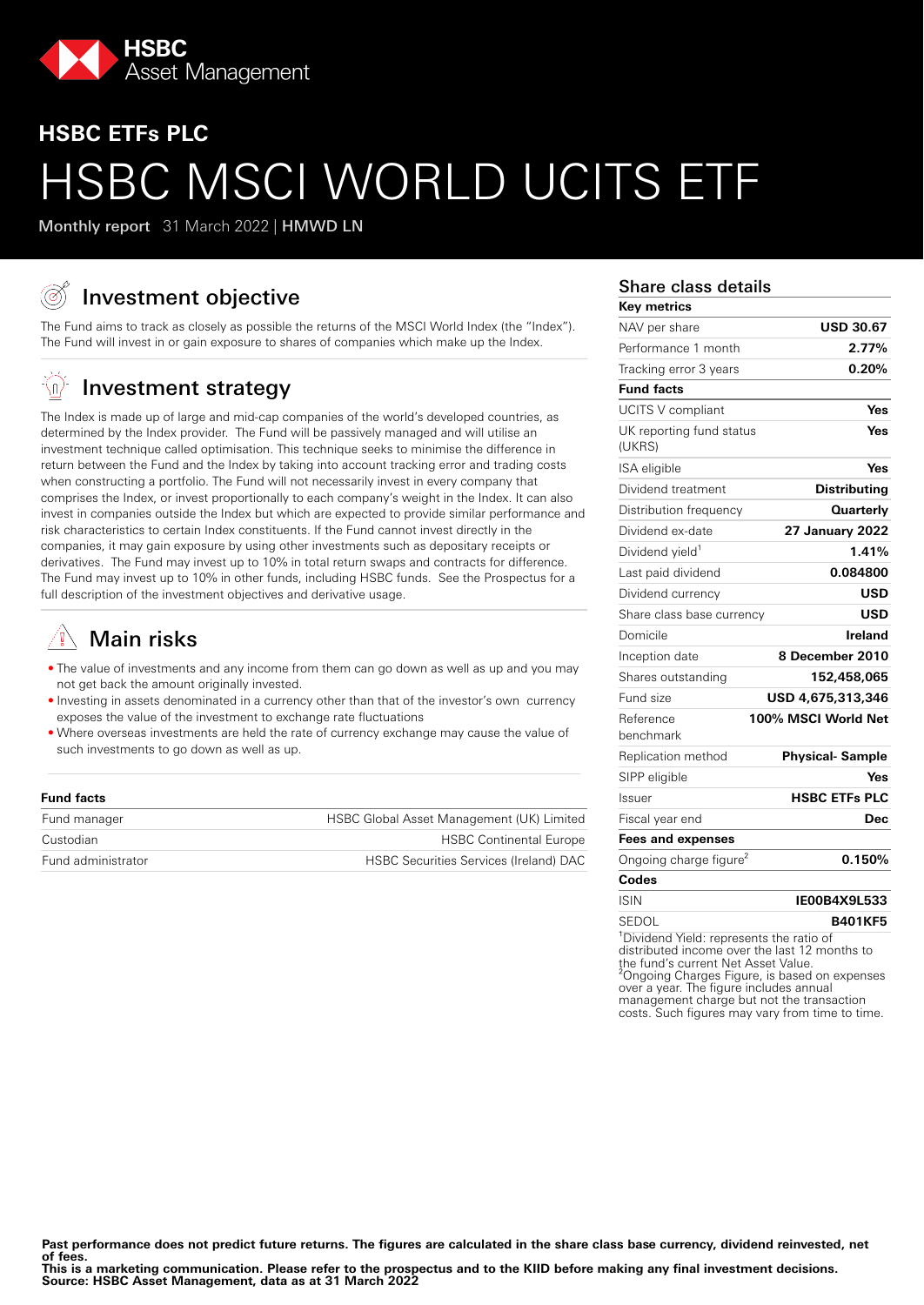

| Performance (%)     | YTD                 |       | month 3 months 6 months |       | vear  | 3 vears ann | 5 years ann | 10 years ann        |
|---------------------|---------------------|-------|-------------------------|-------|-------|-------------|-------------|---------------------|
| <b>Fund</b>         | $-5.14$             | 2.77  | $-5.14$                 | 2.33  | 10.38 | 15.25       | 12.75       | 10.90               |
| Reference Benchmark | $-5.15$             | 2.74  | $-5.15$                 |       | 10.12 | 14.98       | 12.42       | 10.88               |
| Tracking difference | 0.02                | 0.03  | 0.02                    | 0.12  | 0.26  | 0.27        | 0.32        | 0.02                |
| Tracking error      | $\hspace{0.05cm} -$ | $- -$ | $- -$                   | $- -$ | 0.23  | 0.20        | 0.20        | $\hspace{0.05cm} -$ |

| <b>Rolling performance</b><br>(%) |       |       | 31/03/21- 31/03/20- 31/03/19- 31/03/18- 31/03/17- 31/03/16- 31/03/15- 31/03/14- 31/03/13- 31/03/12-<br>31/03/22 31/03/21 31/03/20 31/03/19 31/03/18 31/03/17 31/03/16 31/03/15 31/03/14 31/03/13 |      |       |       |        |      |       |       |
|-----------------------------------|-------|-------|--------------------------------------------------------------------------------------------------------------------------------------------------------------------------------------------------|------|-------|-------|--------|------|-------|-------|
| <b>Fund</b>                       | 10.38 | 54.47 | $-10.22$                                                                                                                                                                                         | 4.59 | 13.80 | 15.01 | -4.06  | 5.72 | 18.55 | 11.71 |
| Reference Benchmark               | 10.12 | 54.03 | -10.39                                                                                                                                                                                           | 4.08 | 13.52 | 14 77 | $-345$ | 6.03 | 19.06 | 11.86 |

| <b>Equity characteristics</b> | Fund    | Reference<br><b>Benchmark</b> |
|-------------------------------|---------|-------------------------------|
| No. of holdings ex cash       | 1.419   | 1.540                         |
| Average market cap (USD Mil)  | 419.941 | 418.938                       |
| Price/earning ratio           | 1765    | 1767                          |

## **Benchmark information**

| Index name                  | 100% MSCI World Net |
|-----------------------------|---------------------|
| Index currency              | USD.                |
| Benchmark type              | <b>Total Return</b> |
| Index Rebalancing Frequency | Quarterly           |
| TR Index Bloomberg Ticker   | <b>NDDUWI</b>       |
| TR Index Reuters RIC        | .dMIWO00000NUS      |
|                             |                     |

#### **Sector allocation (%)**

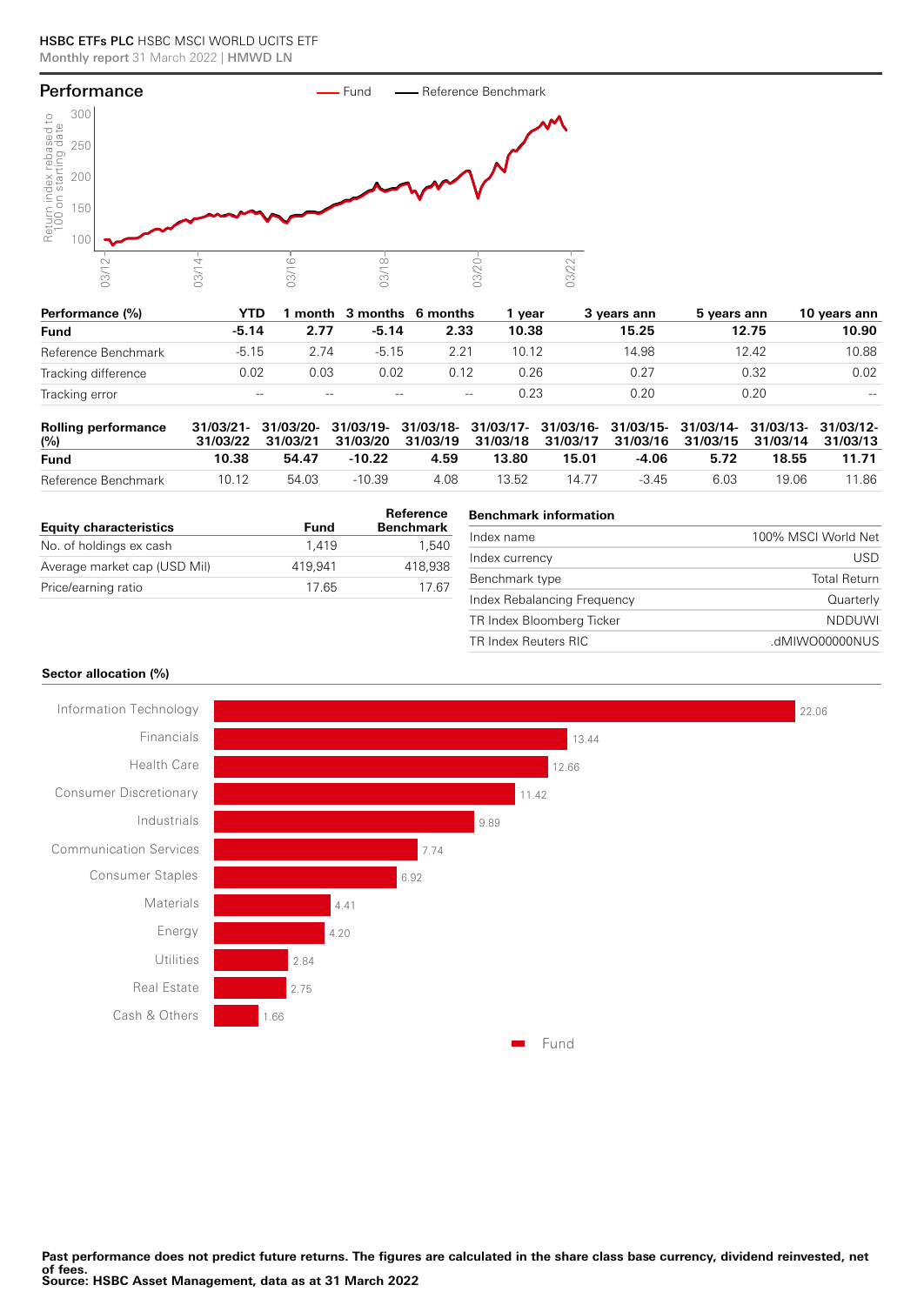### **Geographical allocation (%)**



| Top 10 holdings        | Location             | <b>Sector</b>                 | Weight (%) |
|------------------------|----------------------|-------------------------------|------------|
| Apple Inc              | <b>United States</b> | Information Technology        | 4.78       |
| Microsoft Corp         | <b>United States</b> | Information Technology        | 3.68       |
| Alphabet Inc           | <b>United States</b> | <b>Communication Services</b> | 2.74       |
| Amazon.com Inc.        | <b>United States</b> | Consumer Discretionary        | 2.47       |
| Tesla Inc              | <b>United States</b> | Consumer Discretionary        | 1.52       |
| <b>NVIDIA Corp</b>     | <b>United States</b> | Information Technology        | 1.13       |
| Meta Platforms Inc.    | <b>United States</b> | <b>Communication Services</b> | 0.89       |
| UnitedHealth Group Inc | <b>United States</b> | <b>Health Care</b>            | 0.79       |
| Berkshire Hathaway Inc | <b>United States</b> | <b>Financials</b>             | 0.78       |
| Johnson & Johnson      | <b>United States</b> | <b>Health Care</b>            | 0.77       |

| <b>Exchange name</b>                     | Listing date | <b>Trading</b><br>currency | <b>Trading hours</b> | <b>Bloomberg</b><br>ticker | <b>Reuters RIC Bloomberg</b> | <b>iNAV</b>     | <b>iNAV Reuters</b> |
|------------------------------------------|--------------|----------------------------|----------------------|----------------------------|------------------------------|-----------------|---------------------|
| LONDON STOCK EXCHANGE                    | 10 Dec 2010  | USD                        | $08:00 - 16:30$      | <b>HMWD LN</b>             | HMWD.L                       | <b>HMWDUSIV</b> | <b>HMWDUSiv.P</b>   |
| LONDON STOCK EXCHANGE                    | 10 Dec 2010  | GBP                        | $08:00 - 16:30$      | <b>HMWO LN</b>             | HMWO.L                       | <b>HMWDGBIV</b> | <b>HMWDGBiv.P</b>   |
| SIX SWISS EXCHANGE                       | 27 Apr 2011  | <b>USD</b>                 | $09:00 - 17:30$      | HMWO SW                    | HMWO.S                       | <b>HMWDUSIV</b> | <b>HMWDUSiv.P</b>   |
| NYSE EURONEXT - EURONEXT<br><b>PARIS</b> | 06 May 2011  | <b>EUR</b>                 | $09:00 - 17:30$      | WRD FP                     | HMWO.PA                      | <b>HMWDFUIV</b> | <b>HMWDEUiv.P</b>   |
| DEUTSCHE BOERSE AG-XETRA                 | 27 Sep 2013  | EUR                        | $09:00 - 17:30$      | H4ZJ GY                    | H4ZJ.DE                      | <b>HMWDEUIV</b> | <b>HMWDEUiv.P</b>   |
| DEUTSCHE BOERSE AG-XFRA                  | 27 Sep 2013  | <b>EUR</b>                 | $08:00 - 20:00$      | H4ZJ GR                    | H4ZJ.DE                      | <b>HMWDEUIV</b> | HMWDEUiv.P          |
| BORSA ITALIANA SPA                       | 14 Jun 2017  | <b>EUR</b>                 | $09:00 - 17:35$      | HMWD IM                    | HMWD.MI                      | <b>HMWDEUIV</b> | <b>HMWDEUiv.P</b>   |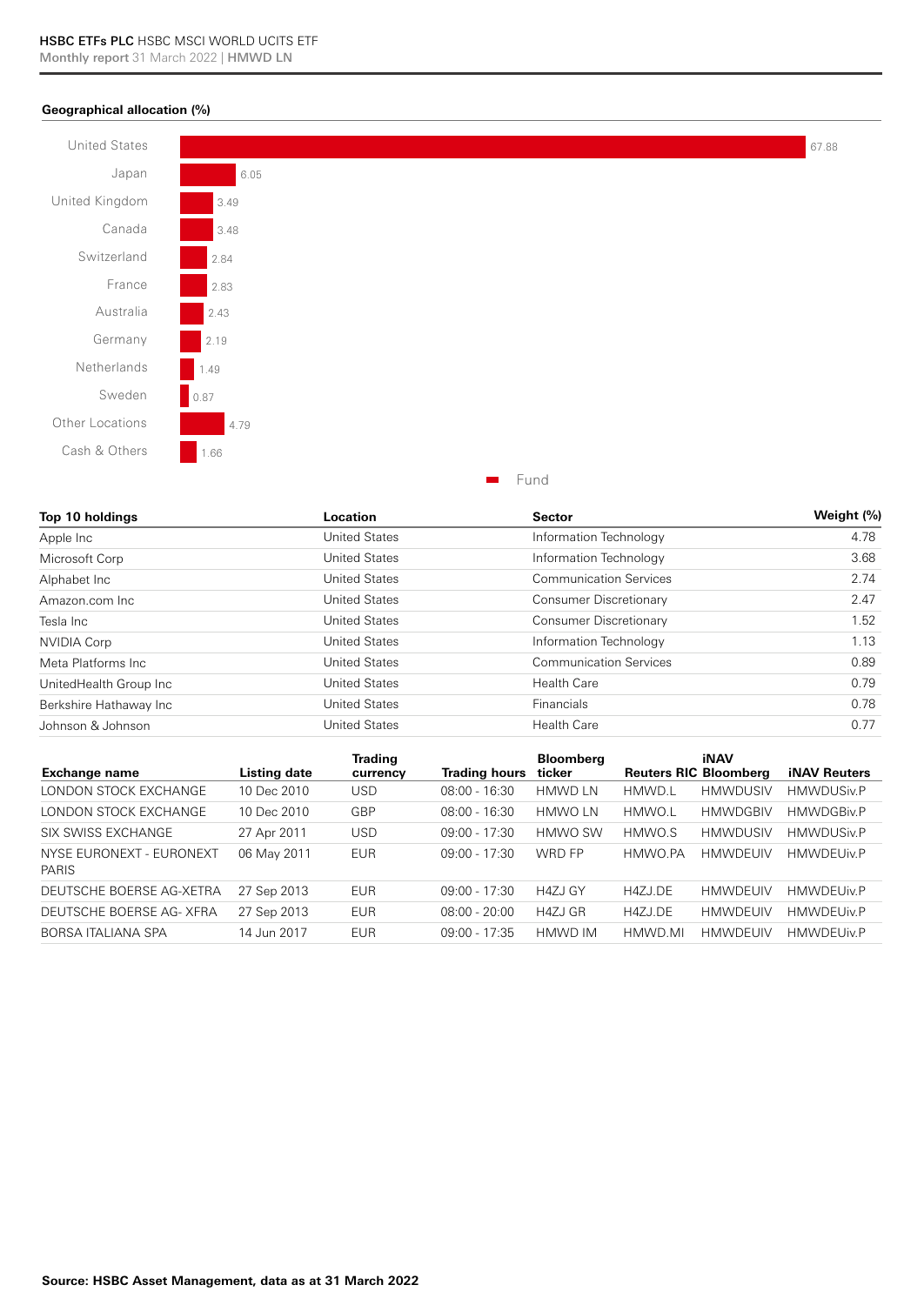## Risk disclosures

- The value of investible securities can change over time due to a wide variety of factors, including but not limited to: political and economic news, government policy, changes in demographics, cultures and populations, natural or human-caused disasters etc.
- The Fund may invest in Emerging Markets, these markets are less established, and often more volatile, than developed markets and involve higher risks, particularly market, liquidity and currency risks.
- To the extent that the Fund seeks to replicate index performance by holding individual securities, there is no guarantee that its composition or performance will exactly match that of the target index at any given time ("tracking error").
- Derivatives may be used by the Fund, and these can behave unexpectedly. The pricing and volatility of many derivatives may diverge from strictly reflecting the pricing or volatility of their underlying reference(s), instrument or asset.
- Investment Leverage occurs when the economic exposure is greater than the amount invested, such as when derivatives are used. A Fund that employs leverage may experience greater gains and/or losses due to the amplification effect from a movement in the price of the reference source.
- Further information on the potential risks can be found in the Key Investor Information Document (KID) and/or the Prospectus or Offering Memorandum.

### Follow us on:



E-mail: etf.client.services@hsbc.com Website: www.etf.hsbc.com

For more information please contact us at E-mail:

Wholesale.clientservices@hsbc.com. www.assetmanagement.hsbc.com/uk To help improve our service and in the interests of security we may record and/ or monitor your communication with us.

#### **Fund center**



#### **Glossary**



## Index disclaimer

Source: MSCI. The MSCI information may only be used for your internal use, may not be reproduced or redisseminated in any form and may not be used as a basis for or a component of any financial instruments or products or indices. None of the MSCI information is intended to constitute investment advice or a recommendation to make (or refrain from making) any kind of investment decision and may not be relied on as such. Historical data and analysis should not be taken as an indication or guarantee of any future performance analysis, forecast or prediction. The MSCI information is provided on an "as is" basis and the user of this information assumes the entire risk of any use made of this information. MSCI, each of its affiliates and each other person involved in or related to compiling, computing or creating any MSCI information (collectively, the "MSCI Parties") expressly disclaims all warranties (including, without limitation, any warranties of originality, accuracy, completeness, timeliness, noninfringement, merchantability and fitness for a particular purpose) with respect to this information. Without limiting any of the foregoing, in no event shall any MSCI Party have any liability for any direct, indirect, special, incidental, punitive, consequential (including, without limitation, lost profits) or any other damages. (www.msci.com)

#### **Source: HSBC Asset Management, data as at 31 March 2022**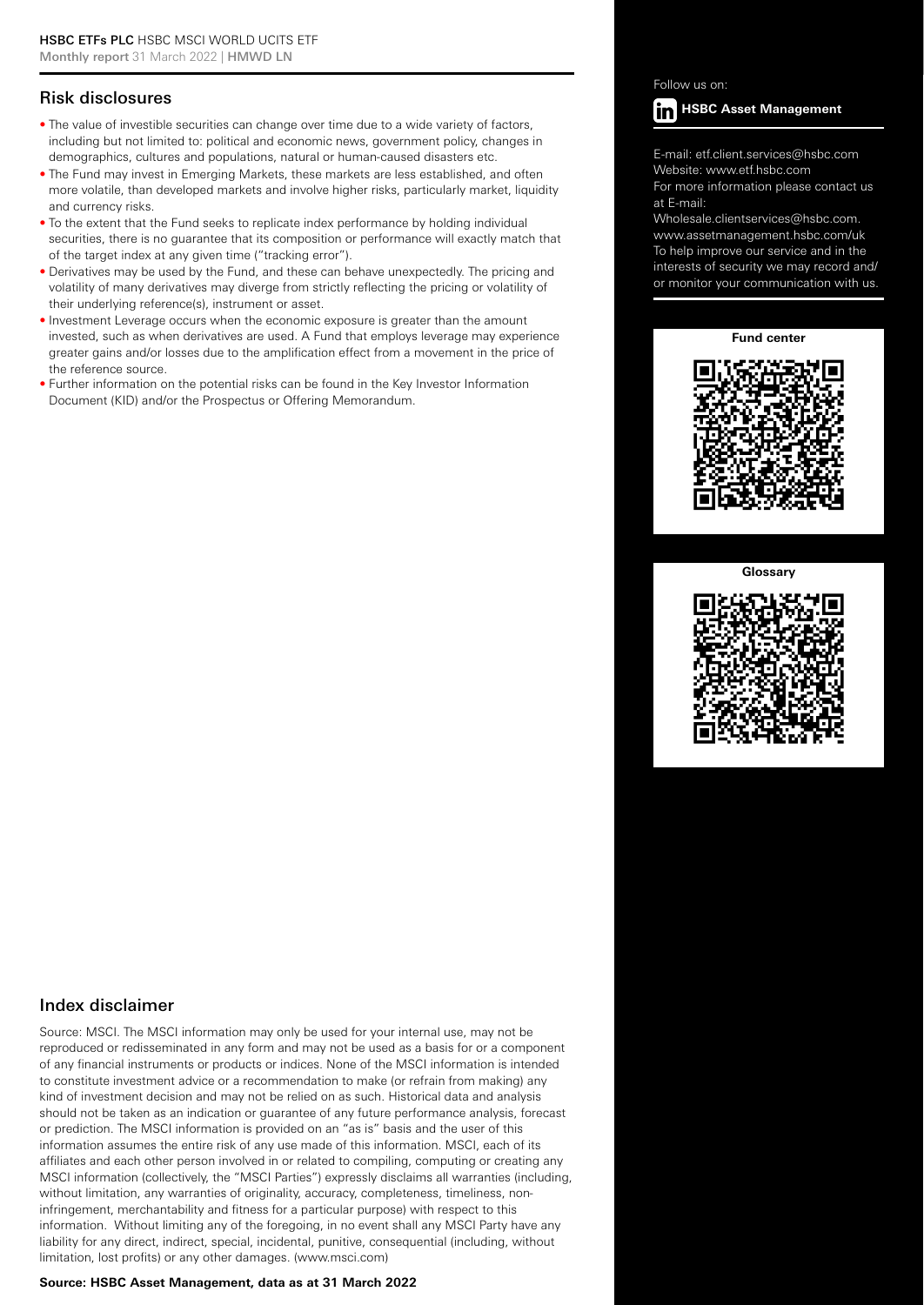## Important information

The material contained herein is for marketing purposes and is for your information only. This document is not contractually binding nor are we required to provide this to you by any legislative provision. It does not constitute legal, tax or investment advice or a recommendation to any reader of this material to buy or sell investments. You must not, therefore, rely on the content of this document when making any investment decisions. This material is not intended for distribution to or use by any person or entity in any jurisdiction or country where such distribution or use would be contrary to law or regulation. This material is not and should not be construed as an offer to sell or the solicitation of an offer to purchase or subscribe to any investment.

Any views expressed were held at the time of preparation and are subject to change without notice. While any forecast, projection or target where provided is indicative only and not guaranteed in any way. HSBC Global Asset Management (UK) Limited accepts no liability for any failure to meet such forecast, projection or target.

This fund is a sub-fund of HSBC ETFs plc ("the Company"), an investment company with variable capital and segregated liability between sub-funds, incorporated in Ireland as a public limited company, and is authorised by the Central Bank of Ireland. The company is constituted as an umbrella fund, with segregated liability between sub-funds. Shares purchased on the secondary market cannot usually be sold directly back to the Company. Investors must buy and sell shares on the secondary market with the assistance of an intermediary (e.g. a stockbroker) and may incur fees for doing so. In addition, investors may pay more than the current Net Asset Value per share when buying shares and may receive less than the current Net Asset Value per Share when selling them. UK based investors in HSBC ETFs plc are advised that they may not be afforded some of the protections conveyed by the Financial Services and Markets Act (2000), ("the Act"). The Company is recognised in the United Kingdom by the Financial Conduct Authority under section 264 of the Act. The shares in HSBC ETFs plc have not been and will not be offered for sale or sold in the United States of America, its territories or possessions and all areas subject to its jurisdiction, or to United States Persons. Affiliated companies of HSBC Global Asset Management (UK) Limited may make markets in HSBC ETFs plc. All applications are made on the basis of the current HSBC ETFs plc Prospectus, relevant Key Investor Information Document ("KIID"), Supplementary Information Document (SID) and Fund supplement, and most recent annual and semi-annual reports, which can be obtained upon request free of charge from HSBC Global Asset Management (UK) Limited, 8 Canada Square, Canary Wharf, London, E14 5HQ. UK, or from a stockbroker or financial adviser. The indicative intra-day net asset value of the sub-fund[s] is available on at least one major market data vendor terminal such as Bloomberg, as well as on a wide range of websites that display stock market data, including www.reuters.com.

Investors and potential investors should read and note the risk warnings in the prospectus, relevant KIID and Fund supplement (where available) and additionally, in the case of retail clients, the information contained in the supporting SID.

To help improve our service and in the interests of security we may record and/or monitor your communication with us. HSBC Global Asset Management (UK) Limited provides information to Institutions, Professional Advisers and their clients on the investment products and services of the HSBC Group.

Approved for issue in the UK by HSBC Global Asset Management (UK) Limited, who are authorised and regulated by the Financial Conduct Authority. www.assetmanagement.hsbc.co.uk

Copyright © HSBC Global Asset Management (UK) Limited 2022. All rights reserved.

Further Information can be found in the prospectus and in our Key Investor Information Documents published in our Fund Centre at www.assetmanagement.hsbc.co.uk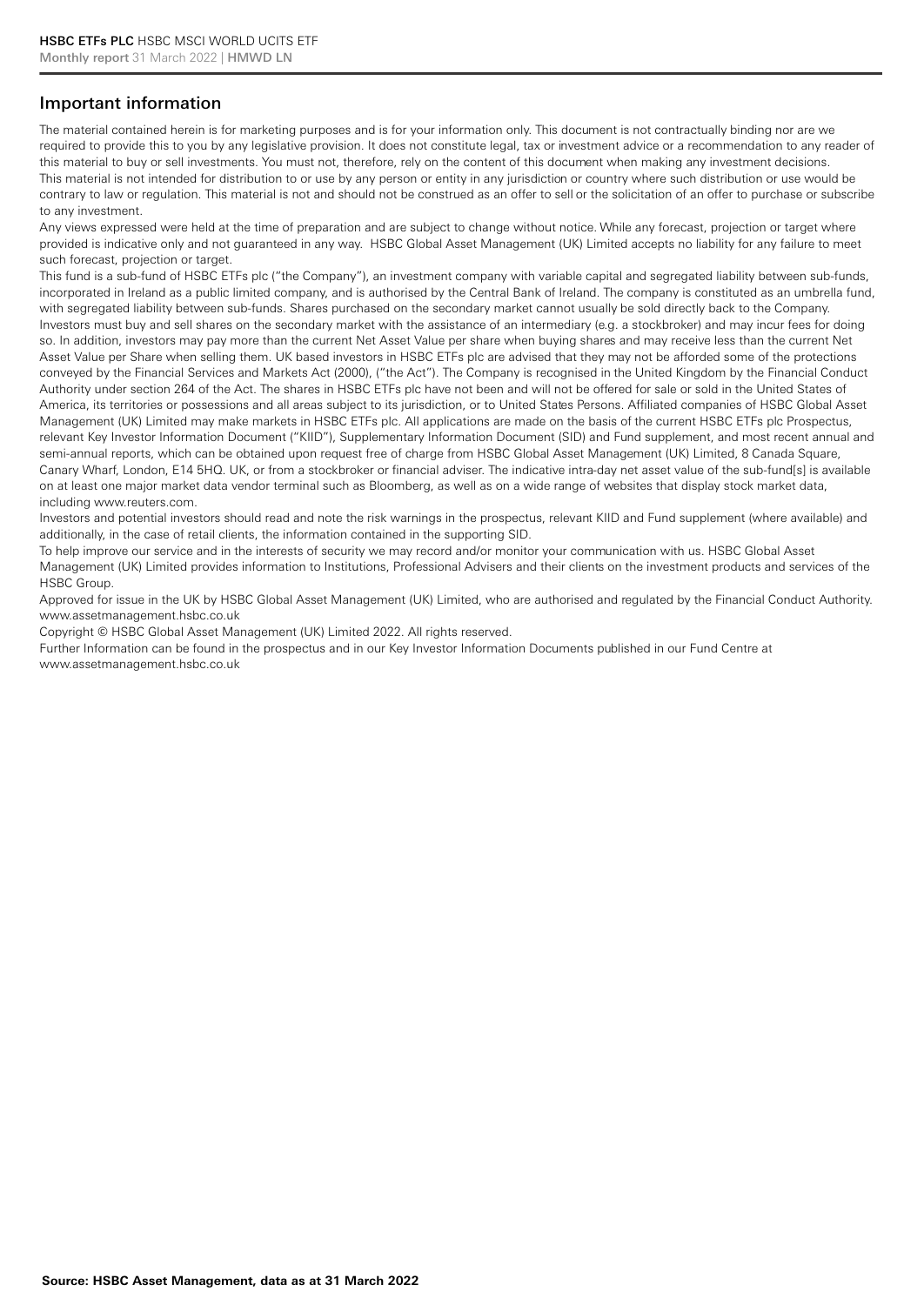## iShares Core S&P 500 ETF

Fact Sheet as of 03/31/2022

The iShares Core S&P 500 ETF seeks to track the investment results of an index composed of large-capitalization U.S. equities.

#### WHY IVV?

- 1 Exposure to large, established U.S. companies
- 2 Low cost, tax efficient access to 500 of the largest cap U.S. stocks
- 3 Use at the core of your portfolio to seek long-term growth

#### GROWTH OF 10,000 USD SINCE INCEPTION



reinvestment of dividends and capital gains. Fund expenses, including management fees and other expenses were deducted.

### **PERFORMANCE**

|                     | 1 Year | 3 Year | 5 Year | 10 Year | Since Inception |
|---------------------|--------|--------|--------|---------|-----------------|
| <b>NAV</b>          | 15.61% | 18.89% | 15.95% | 14.59%  | 7.32%           |
| <b>Market Price</b> | 15.55% | 18.92% | 15.97% | 14.60%  | 7.32%           |
| <b>Benchmark</b>    | 15.65% | 18.92% | 15.99% | 14.64%  | 7.38%           |
|                     |        |        |        |         |                 |

The performance quoted represents past performance and does not guarantee future results. Investment return and principal value of an investment will fluctuate so that an investor's shares, when sold or redeemed, may be worth more or less than the original cost. Current performance may be lower or higher than the performance quoted. Performance data current to the most recent month end may be obtained by visiting www.iShares.com or www.blackrock.com.

Beginning 8/10/20, the market price returns are calculated using the closing price.

Prior to 8/10/20, the market price returns were calculated using the midpoint of the bid/ask spread at 4:00 PM ET. The returns shown do not represent the returns you would receive if you traded shares at other times.

## *iShares* by **BLACKROCK**<sup>®</sup>

#### **KEY FACTS**

| <b>Fund Launch Date</b> | 05/15/2000               |
|-------------------------|--------------------------|
| <b>Expense Ratio</b>    | 0.03%                    |
| <b>Benchmark</b>        | <b>S&amp;P 500 Index</b> |
| 30 Day SEC Yield        | 1.31%                    |
| Number of Holdings      | 505                      |
| Net Assets              | \$332,716,692,347        |
| <b>Ticker</b>           | <b>IVV</b>               |
| <b>CUSIP</b>            | 464287200                |
| Exchange                | <b>NYSE Arca</b>         |

### TOP HOLDINGS (%)

| <b>APPLE INC</b>                | 7.05  |
|---------------------------------|-------|
| <b>MICROSOFT CORP</b>           | 6.02  |
| AMAZON COM INC                  | 3.72  |
| <b>TESLA INC</b>                | 2.35  |
| ALPHABET INC CLASS A            | 2.18  |
| ALPHABET INC CLASS C            | 2.02  |
| <b>NVIDIA CORP</b>              | 1.78  |
| <b>BERKSHIRE HATHAWAY INC</b>   |       |
| <b>CLASS B</b>                  | 1.68  |
| <b>META PLATFORMS INC CLASS</b> |       |
| А                               | 1.34  |
| UNITEDHEALTH GROUP INC          | 1.25  |
|                                 | 29.39 |

Holdings are subject to change.

**IVV**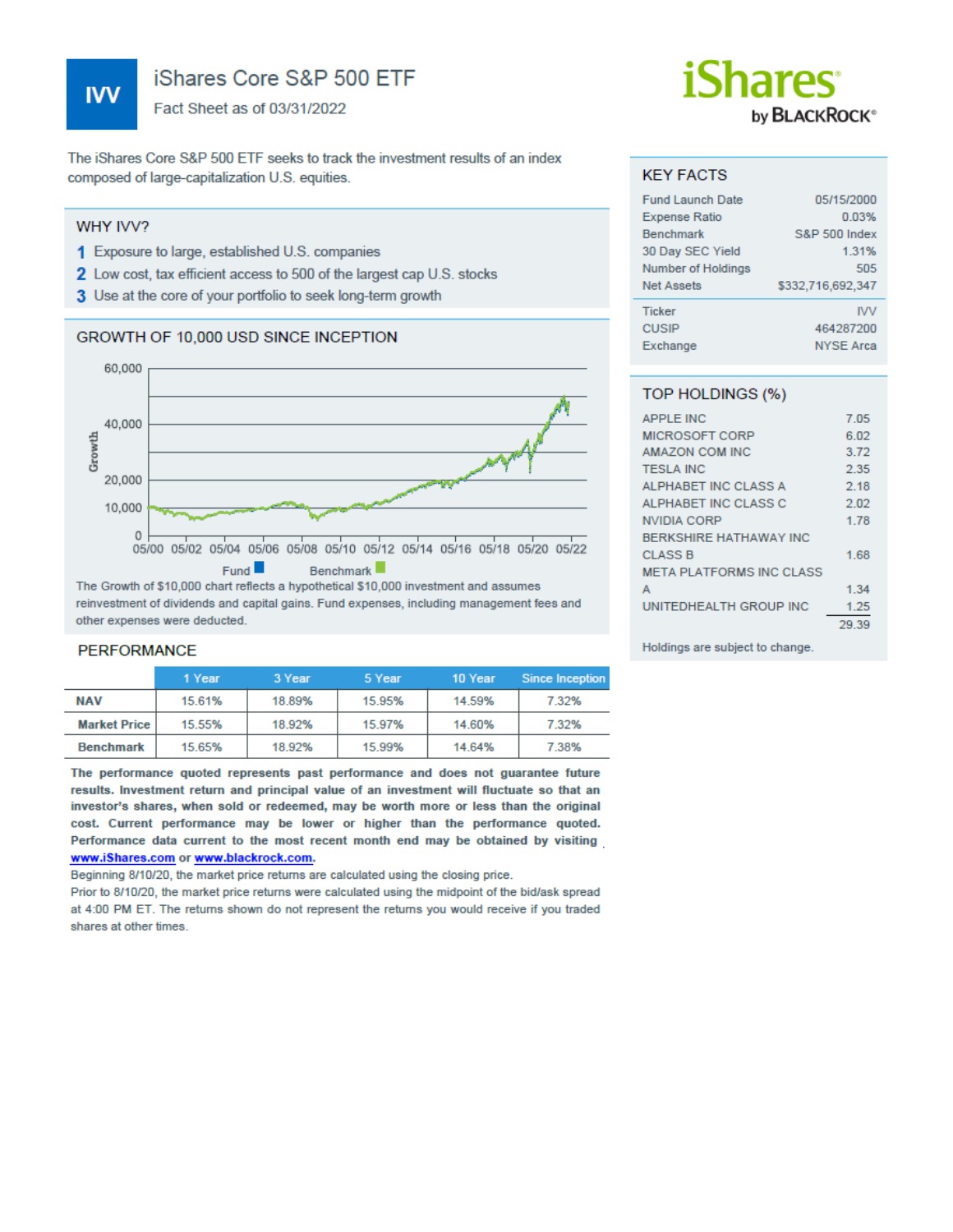#### TOP SECTORS (%)

| <b>Information Technology</b> | 27.96% |
|-------------------------------|--------|
| <b>Health Care</b>            | 13.58% |
| <b>Consumer Discretionary</b> | 11.99% |
| Financials                    | 11.08% |
| Communication                 | 9.34%  |
| Industrials                   | 7.84%  |
| <b>Consumer Staples</b>       | 6.06%  |
| Energy                        | 3.86%  |
| <b>Utilities</b>              | 2.73%  |
| <b>Real Estate</b>            | 2.72%  |
| <b>Materials</b>              | 2.61%  |
| Cash and/or Derivatives       | 0.23%  |
|                               |        |

#### **FUND CHARACTERISTICS**

| 1.00   |
|--------|
| 17.76% |
| 22.69  |
| 4.42   |
|        |

#### **FEES AND EXPENSES BREAKDOWN**

| <b>Expense Ratio</b>                   | 0.03% |
|----------------------------------------|-------|
| Management Fee                         | 0.03% |
| <b>Acquired Fund Fees and Expenses</b> | 0.00% |
| Foreign Taxes and Other Expenses       | 0.00% |

#### **GLOSSARY**

Beta is a measure of the tendency of securities to move with the market as a The price to book (P/B) value ratio is a fundamental measure used to whole. A beta of 1 indicates that the security's price will move with the market. A beta less than 1 indicates the security tends to be less volatile than the market, while a beta greater than 1 indicates the security is more volatile than the market.

determine if an investment is valued appropriately. Each holding's P/E is the fund's value is shown. latest closing price divided by the latest fiscal year's earnings per share. Negative P/E ratios are excluded from this calculation. For hedged funds, the underlying fund's value is shown.

determine if an investment is valued appropriately. The book value of a company is a measure of how much a company's assets are worth assuming the company's debts are paid off. Each holding's P/B is the latest closing price divided by the latest fiscal year's book value per share. Negative book The price to earnings ratio (P/E) is a fundamental measure used to values are excluded from this calculation. For hedged funds, the underlying

**Want to learn more?** 

www.iShares.com e. www.blackrockblog.com

@iShares

Carefully consider the Fund's investment objectives, risk factors, and charges and expenses before investing. This and other information can be found in the Fund's prospectus, and if available, summary prospectus, which may be obtained by calling 1-800-iShares (1-800-474-2737) or by visiting www.iShares.com or www.blackrock.com. Read the prospectus carefully before investing.

Investing involves risk, including possible loss of principal.

Diversification may not protect against market risk or loss of principal. Shares of ETFs are bought and sold at market price (not NAV) and are not individually redeemed from the fund. Any applicable brokerage commissions will reduce returns.

Index returns are for illustrative purposes only. Index performance returns do not reflect any management fees, transaction costs or expenses. Indexes are unmanaged and one cannot invest directly in an index. Past performance does not guarantee future results.

"Acquired Fund Fees and Expenses" reflect the Fund's pro rata share of the indirect fees and expenses incurred by investing in one or more acquired funds, such as mutual funds, business development companies, or other pooled investment vehicles. AFFE are reflected in the prices of the acquired funds and thus included in the total returns of the Fund.

The iShares Funds are distributed by BlackRock Investments, LLC (together with its affiliates, "BlackRock").

The iShares Funds are not sponsored, endorsed, issued, sold or promoted by S&P Dow Jones Indices LLC, nor does this company make any representation regarding the advisability of investing in the Funds. BlackRock is not affiliated with S&P Dow Jones Indices LLC.

@ 2022 BlackRock. All rights reserved. iSHARES, iBONDS and BLACKROCK are registered trademarks of BlackRock Inc, or its subsidiaries. All other marks are the property of their respective owners.

iS-IVV-F0322

FOR MORE INFORMATION, VISIT WWW.ISHARES.COM OR CALL 1-800 ISHARES (1-800-474-2737)

Not FDIC Insured - No Bank Guarantee - May Lose Value

1191297